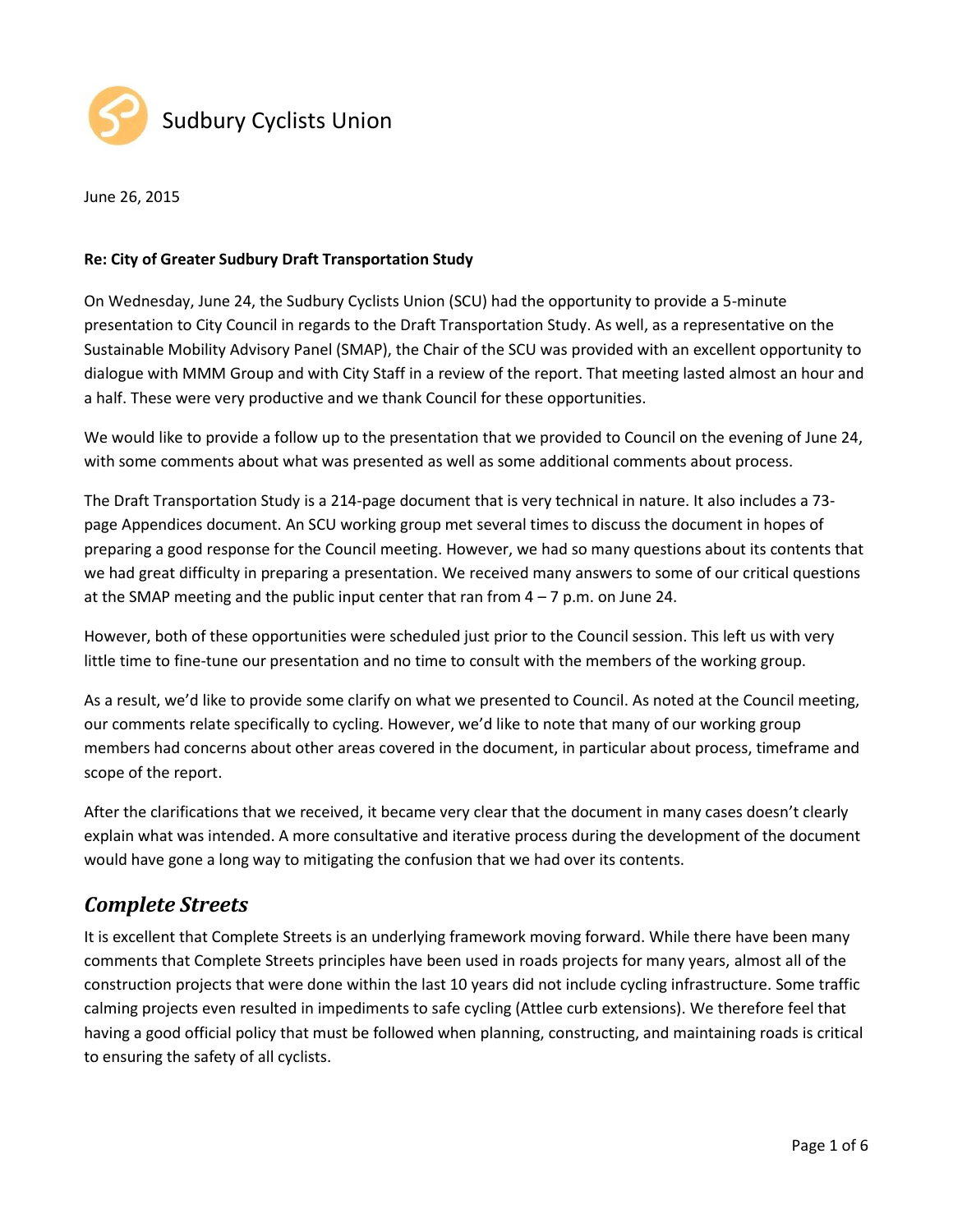There are more people using their bike on our roads, and this travel mode share is sure to grow, even without active encouragement. Unfortunately, most cyclists are using the sidewalk on major roads – a sure sign that safe cycling infrastructure is sorely needed on our most dangerous roads.

That is why it is critical that we have a good Complete Streets policy that incorporates the 10 elements suggested by Complete Streets Canada, and that will mandate a Complete Streets review of all road projects and programs.

We were told by City staff that they would like to see a Complete Streets policy developed within 2-3 years. We recommend that this policy be developed as a priority and that we have it in place in order to use it as a lens for all proposed 2016 road projects. MMM Group told SMAP that they have developed many Complete Streets policies, including policies that incorporate the 10 elements.

We also would like to see an accompanying Complete Streets Guidelines, similar to the guidelines that were prepared by Calgary in 2014:

[http://www.calgary.ca/\\_layouts/cocis/DirectDownload.aspx?target=http%3a%2f%2fwww.calgary.ca%2fTranspo](http://www.calgary.ca/_layouts/cocis/DirectDownload.aspx?target=http%3a%2f%2fwww.calgary.ca%2fTransportation%2fTP%2fDocuments%2fCTP2010%2fcomplete-streets-guide-2014-web.pdf&noredirect=1&sf=1) [rtation%2fTP%2fDocuments%2fCTP2010%2fcomplete-streets-guide-2014-web.pdf&noredirect=1&sf=1](http://www.calgary.ca/_layouts/cocis/DirectDownload.aspx?target=http%3a%2f%2fwww.calgary.ca%2fTransportation%2fTP%2fDocuments%2fCTP2010%2fcomplete-streets-guide-2014-web.pdf&noredirect=1&sf=1)

MMM Group told SMAP that they are developing such guidelines for the City of Toronto, and when asked how long it would take to prepare something for Greater Sudbury, they responded with a timeframe of less than a year.

As well, within the context of Complete Streets, we would like to suggest that we develop road Levels of Service that incorporate all modes of travel (not just cars) when rating roads. Doing this may significantly change our road project priorities. Projects that provide safe infrastructure for pedestrians and cyclists – our most vulnerable road users - should be just as high if not a higher priority than projects that target only car-driver comfort (traffic volume and flow). Safety should be our number one priority and we should implement a "Vision Zero" approach towards eliminating traffic injuries and fatalities.

### **SCU recommended changes to the Transportation Study:**

Make the following recommendations:

- Implement a Council-approved Complete Streets Policy in time for the 2016 capital budget process
- Implement Complete Streets Guidelines by spring 2017
- Implement new road Levels of Service that incorporate all modes of travels by spring 2016

# *Road Classifications and Design Standards*

We're pleased to see all modes of transportation in the new road classifications and design standards. The Study recommends the adoption of a Road Classifications policy.

We do have a concern that these great strategies will only be implemented on new roads. A strategy needs to be developed to review all existing roads, apply the classifications, and prepare a plan to address and retrofit all major deficiencies.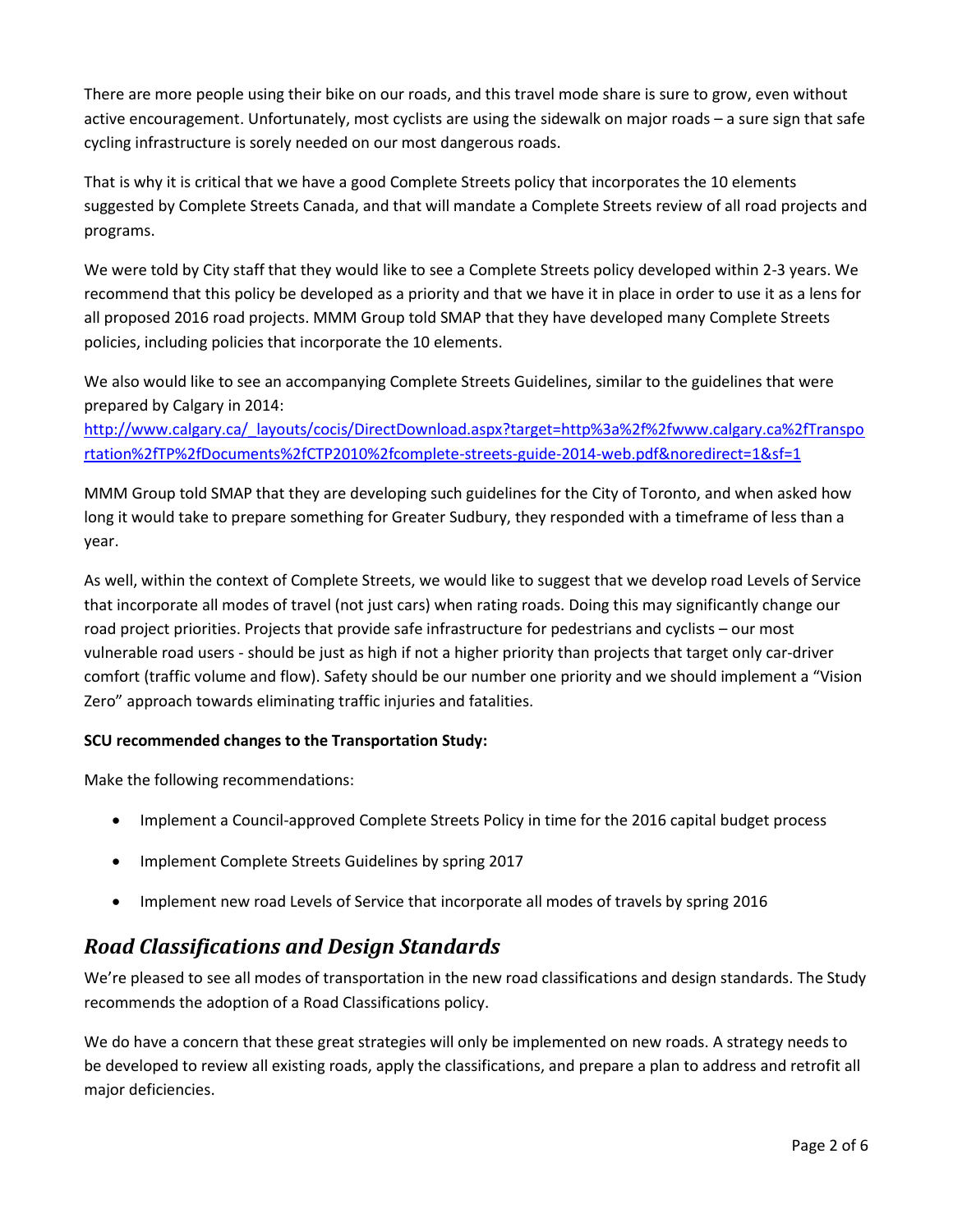Our major deficiencies are our arterial and collector roads. These are roads where we see the most people bike on the sidewalks. Not because they want to break the law, but because they don't feel safe on these roads.

We need to have a safe road "priority index" that identifies those roads that are the highest retrofit priority in order to provide safe, direct, and comfortable cycling infrastructure. This strategy should be the guiding principle for our active transportation network phasing.

We also would like to see additional cycling design standards for arteries and collector roads, in addition to the AADT that is currently proposed in the Proposed Road Classifications chart on p. 188. The City should specify that it will use the Ontario Traffic Manual Book 18: Cycling Facilities Facility Type Selection Tool, which evaluates not only traffic volume, but other considerations including topography, vehicular speed, vehicle mix, and others.

#### **SCU recommended changes to the Transportation Study:**

- Clarify that the road classifications and design standards will apply to all new roads as well as retrofitting all existing roads.
- As part of the Active Transportation Plan, recommend a strategy to evaluate all existing roads and use the corresponding index to prioritize retrofit projects.
- In the final Road Classifications policy, identify both in words and in the chart that additional evaluation components as per Book 18 will be used to identify the potential cycling provisions.

# *Active Transportation Plan*

We are pleased that a plan is being proposed, as it's been long awaited. We do feel that there should be a more in-depth plan, complete with long-term goals and strategies, annual project priorities, timelines, and budget.

In particular, the current recommendations, priorities and timeframes do not reflect Council's support of cycling in the form of annual dedicated cycling dollars.

We also have concerns that the current priorities and network phasing will mean that we will not have a minimum grid of safe, connected, and comfortable cycling infrastructure in place by 2031. If our goal is that we want to implement the proposed network, then we need to make it happen.

We recognize that the level of detail that we are proposing does not belong in a Transportation Master Plan, so we suggest that Section 8: Cycling and Pedestrian Plan be included as a recommendation only, and that a more complete Active Transportation Plan be prepared in consultation with SMAP and with the general public.

We were told at the SMAP meeting that the network maps are only recommendations at this point, and that doing a feasibility study, and in particular costing, for all of the proposed infrastructure could be very timeintensive and costly.

We heard a recommendation that this be done on a project by project basis. Yet how can we formally adopted a plan that includes priorities and network phasing if there are still to be feasibility studies on its recommended active transportation infrastructure?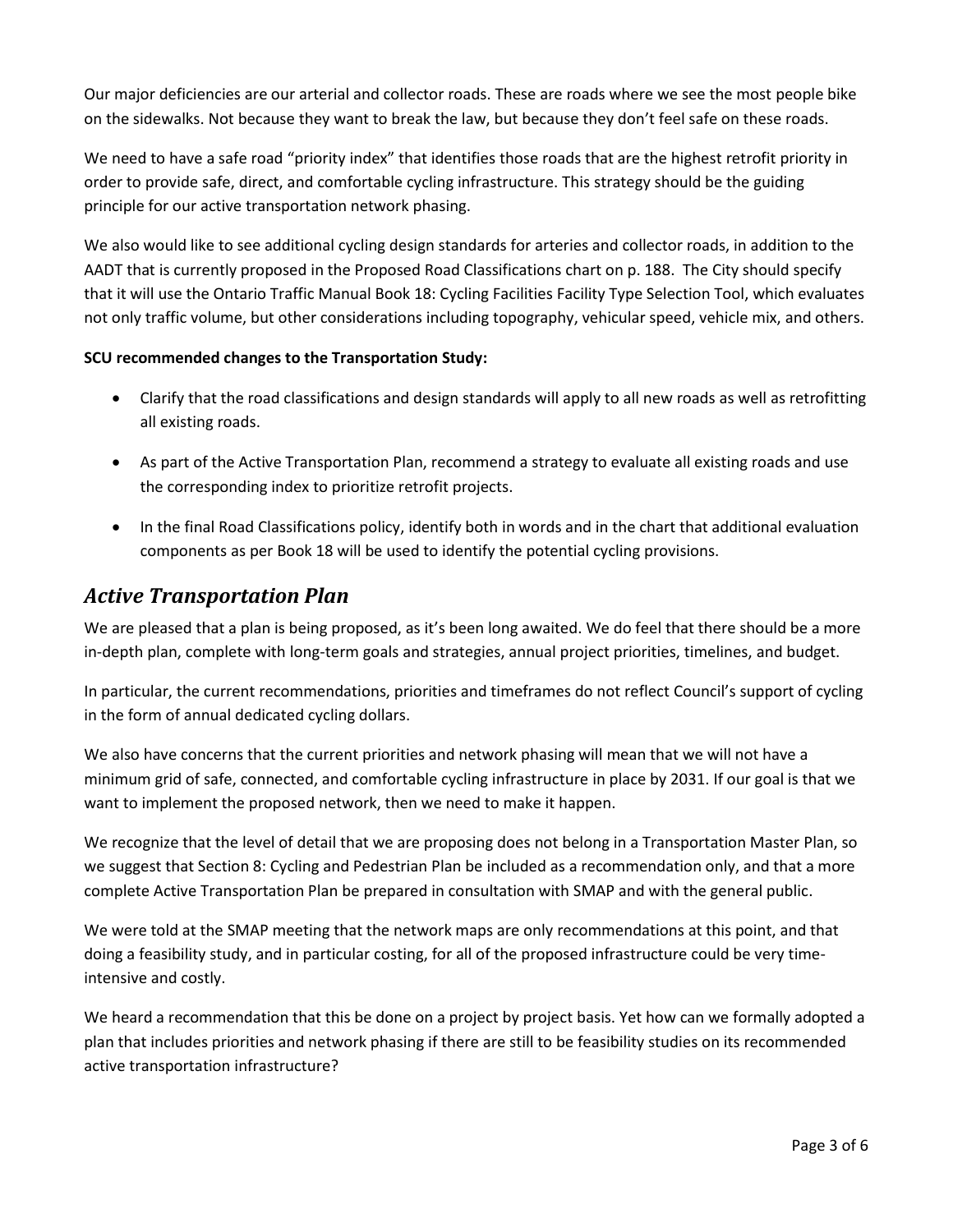We also have some concerns about some of the recommended cycling infrastructure on the maps. In some cases, the proposed infrastructure does not meet the design standards proposed in the Draft Transportation Study. In other cases, there is no infrastructure on some sections of major connecting arterials and collector roads. As the proposed network infrastructure was developed a few years ago, we need a more recent in-depth rationale as to why certain infrastructure is being proposed, or not proposed, before we can move forward with identifying priorities.

Of greatest concern is that there are no significant cycling infrastructure projects identified for 2015. The cycling community has been waiting for years for a plan that will guide the City of Greater Sudbury in building safer roads for cyclists. Moving forward, we would like to see high-priority cycling projects on arterial and collector roads on the annual list of capital road projects. In particular, we want to see some projects listed on the 2016 capital project list.

In summary, in order to have a good implementation of safe cycling infrastructure, we need to have a more complete Active Transportation Plan that contains a prioritized list and preliminary costing to retrofit the roads that are most dangerous to our most vulnerable road users.

While that is being prepared, we ask that the City work with SMAP to identify and prioritize a few projects that we can begin constructing in 2016.

#### **SCU recommended changes to the Transportation Study:**

- Change the network phasing recommendations to address the most dangerous roads first instead of dealing with them in the 10+ years timeframe.
- Recommend the development of a more complete Active Transportation Plan in coordination with SMAP and the general public by spring 2016.
- Identify that Section 8 is a recommended approach, and not the final plan.
- Identify that the City of Greater Sudbury will work with SMAP in the interim to identify priority projects that can be planned for the 2016 capital budget process.
- Recommend hiring, contracting or assigning an individual as soon as possible to coordinate moving the Transportation Master Plan and the Active Transportation Plan forward, to act as Active Transportation Coordinator, and to work on Transportation Demand Management.

# *Transportation Demand Management (TDM)*

Transportation Demand Management (TDM) is mentioned twice in the document, which is at least an acknowledgement that we need to incorporate TDM into our planning processes. However, there needs to be a concerted effort to formally implement TDM at both the planning and program level.

It's of great concern that TDM was not included in the development of the Sustainability Focused Option. When MMM Group was asked why a modal split of 2% for transit and active transportation was used in calculating future road network traffic volumes and network capacity, the consultants were unable to answer the question. More recent references in other City reports speak to transit modal splits of 4-5%. The model that was used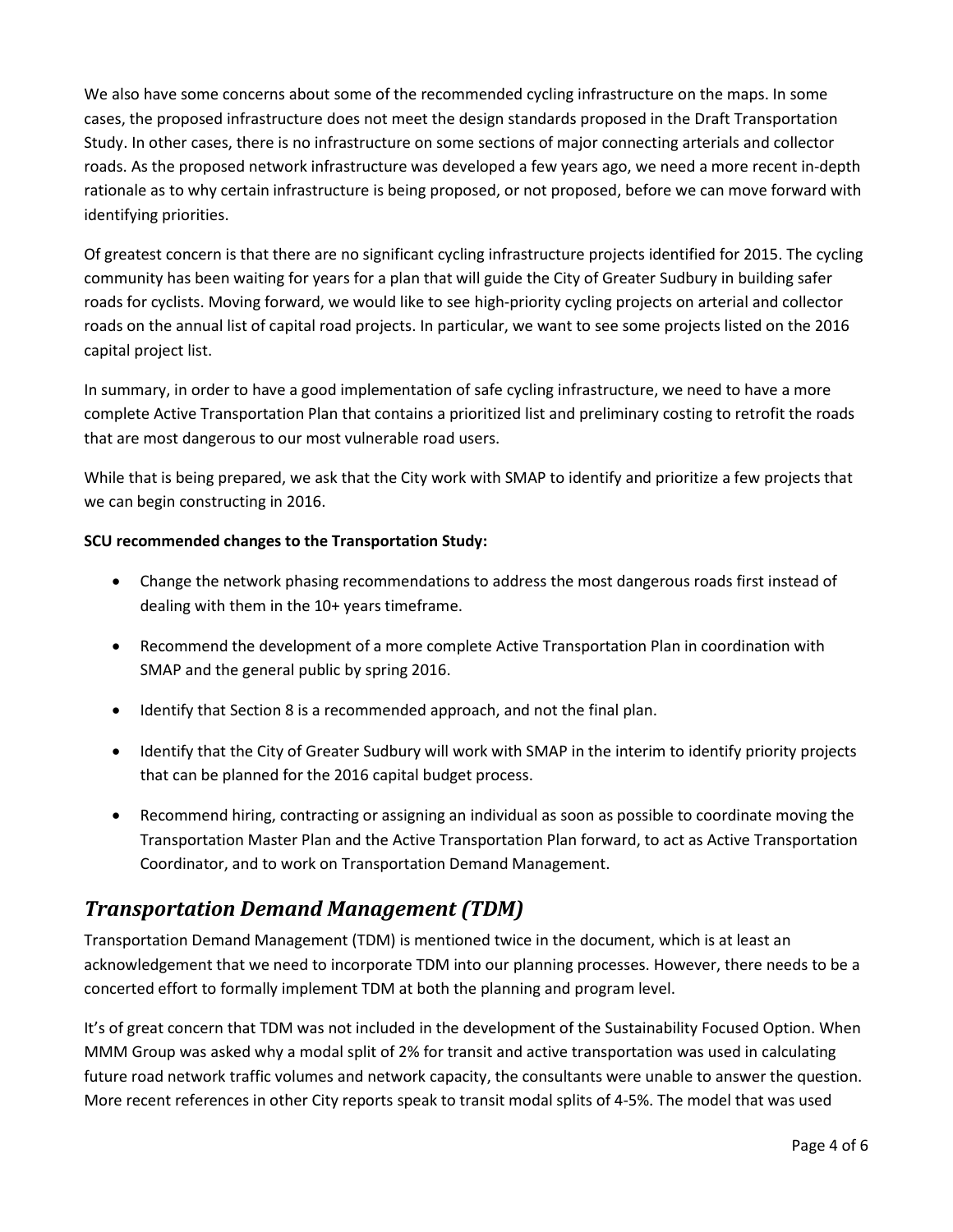therefore does not properly factor in transit and TDM goals and strategies, which aim to minimize singlepassenger car trips.

MMM Group informed us that even with increased modal shares in the model, the outcomes may not be significantly different. However, we are concerned that an incorrect model may result in new roads and more road widening projects then are actually needed. There needs to be a shift in subsidizing single-passenger car trips to subsidizing strategies that will allow less costly movement of more people, including transit and active transportation.

### **SCU recommended changes to the Transportation Study:**

- Recommend the implementation of a Transportation Demand Management strategy and plan.
- Run additional scenarios in the Sustainability Focused Option to reflect increased transit and AT modal shares to see if the outcomes remain the same.
- Recommend caution in developing new roads and widening existing roads until a full evaluation can be done that includes TDM goals and strategies.

# *Suggested Changes to the Official Plan*

Some proposed changes to the Official Plan in Section 11: Transportation are problematic. We would urge no formal adoption of the proposed changes until we see some key issues with the Draft Transportation Study addressed.

### **SCU recommended changes to the Transportation Study:**

 The wording as recommended in Appendix I should be reviewed with SMAP and the general public in order to ensure that the Official Plan reflects the goals of a good Transportation Master Plan as well as the vision and goals of Council.

# *Process*

Lastly, we understand that additional comments are now being taken only until today (June 26) before a revised plan is provided to Council. There has been great confusion around the timing and review phases of the Draft Transportation Study. As a result, the SCU working group will not be able to meet to review and finalize the comments we are submitting. We will have to rely on email communications today, and the guidance of the Chair. This is not a good way to provide inclusivity into the process. Advance notice of the due date would have allowed us to better refine this submission and to ensure that all of our working group's concerns were addressed.

Moving forward, we need to do better in informing everyone on the process and timeframes. Our City's website should provide more in-depth information on the project scope and timelines, and a better communication strategy needs to be developed for these kinds of critical projects.

There also needs to be more opportunities to get answers to questions. It is unrealistic to expect that the City can get good feedback if we ask citizens to submit comments within a very short timeframe on an extensive and